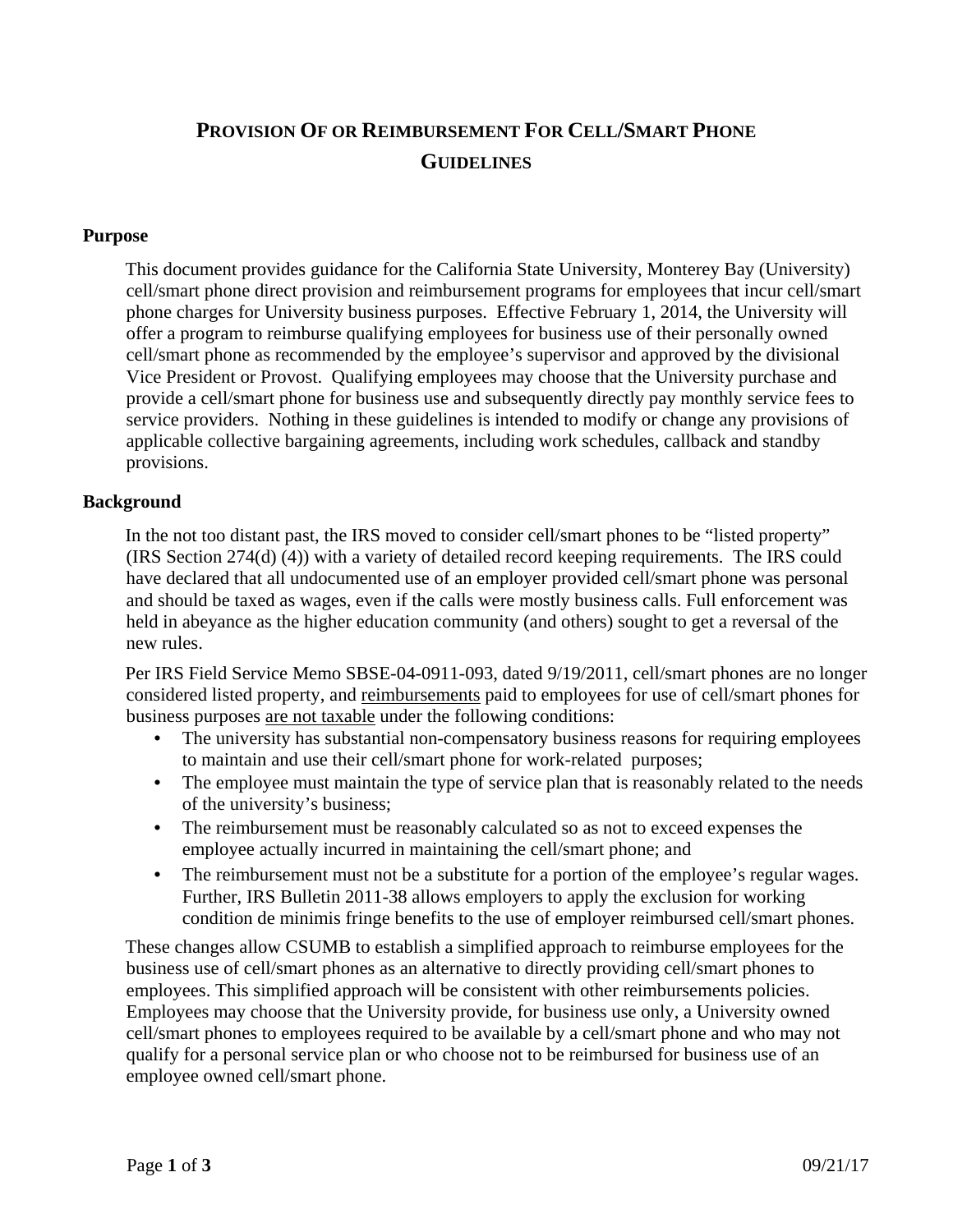# **Authority**

Only the President, Provost or Vice Presidents have the authority to determine if an employee is required to be available by a cell/smart phone.

## **Option 1: University Reimbursement for a Personally Owned Cell/Smart Phone,**

Upon proper approval, the employee will be reimbursed for actual plan and/or device costs incurred up to the maximum rate for the most appropriate type of plan. Plans and "not to exceed" rates are described in the Provision Of or Reimbursement for Cell/Smart Phone Procedures.

#### **Option 2: University Provision of a Business Use Only University Owned Cell/Smart Phone,**

Upon proper approval, the employee will be provided a University owned cell/smart phone for business use only. Personal use of a University owned cell/smart phone is strictly prohibited, except for incidental personal use. The University will select the most appropriate type of plan.

#### **Responsibilities**

### **Department Heads and Supervising MPP's**:

- Initiate recommendations for University provided cell/smart phone or for cell/smart phone cost reimbursements for employees. Recommendations shall be processed through each level of the divisional organizational structure to the appropriate Vice President/Provost.
- For reimbursed cell/smart phones, annually review employee provided documentation to verify that costs for which the reimbursement is provided are being incurred, and that the reimbursement is not in excess of the actual plan costs.
- For either provided or reimbursed cell/smart phones, annually review and recommend continuation of, changes to or discontinuation of each employee's existing plan.

In evaluating whether or not an employee should be provided with a University owned cell/smart phone or reimbursed for business use of a personally owned cell/smart phone, the following criteria shall be considered:

- Employees who frequently travel for business purposes or who typically work out of the office and are required to be accessible while away;
- Employees who typically work in the field or at sites where access to other communication devices is not readily available;
- Employees who need to be contacted and/or respond in the event of an emergency or are required to be available during non-business hours; or
- Other justifiable reasons.

#### **Employees:**

An employee with a University provided cell/smart phone must:

- Use the cell/smart phone for business purposes only, except for incidental personal use.
- Notify the supervisor if the cell/smart phone is lost or stolen.
- Return the cell/smart phone upon separation from the University.

An employee with a cell/smart phone reimbursement plan must:

- **MUST** enroll in Employee Direct Deposit of Reimbursement
- Maintain an active cell phone contract for the life of the reimbursement period. (While the contract for a particular plan is between the employee and the service provider, information about plans with discounted rates (including AT&T, Verizon, and Sprint/Nextel) is available on the University's IT website.)